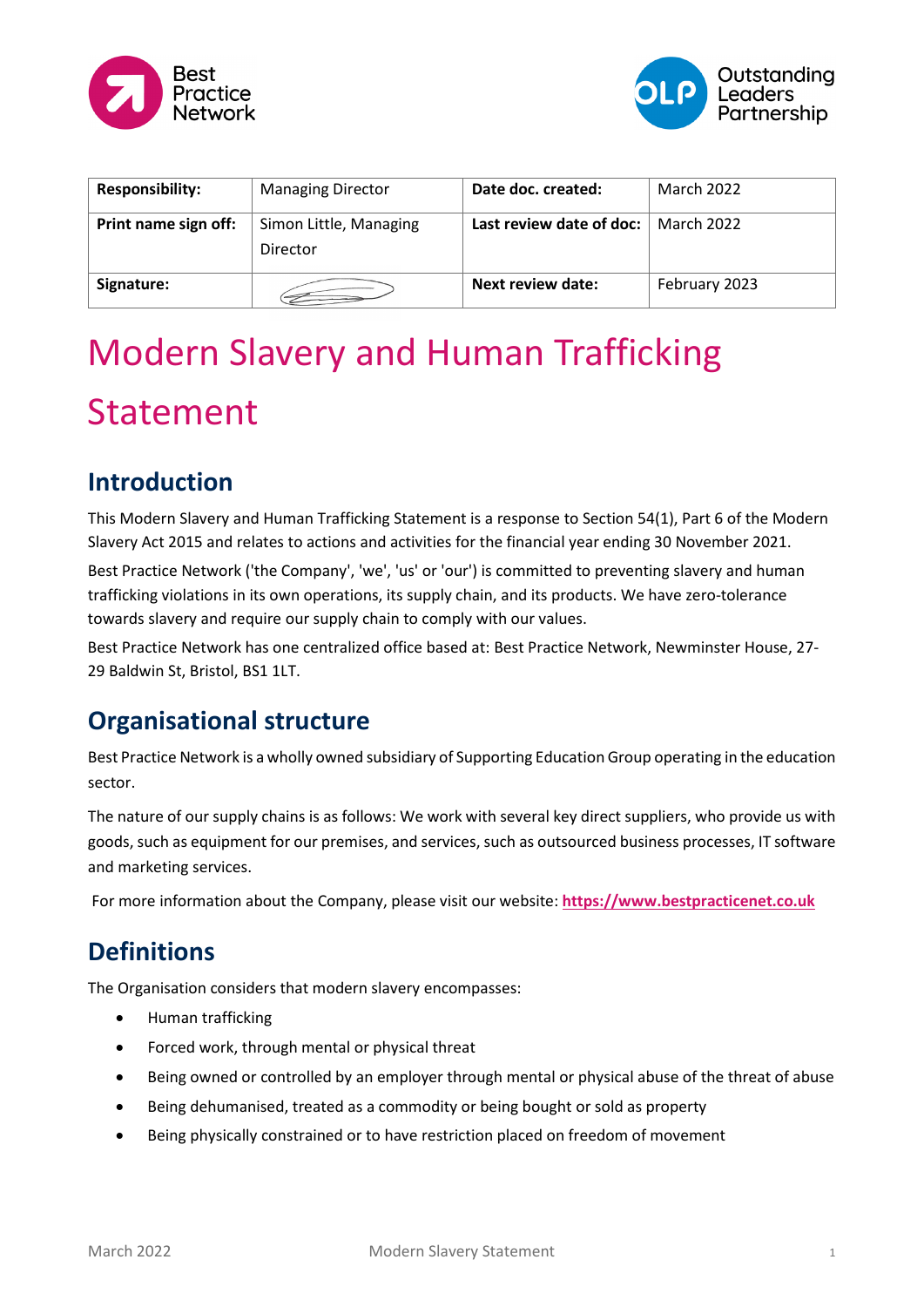# **Commitment**

The Organisation acknowledges its responsibilities in relation to tackling modern slavery and commits to complying with the provisions in the Modern Slavery Act 2015. The Organisation understands that this requires an ongoing review of both its internal practices in relation to its labour force and, additionally, its supply chains.

The Organisation does not enter into business with any other organisation, in the United Kingdom or abroad, which knowingly supports or is found to involve itself in slavery, servitude and forced or compulsory labour.

No labour provided to the Organisation in the pursuance of the provision of its own services is obtained by means of slavery or human trafficking. The Organisation strictly adheres to the minimum standards required in relation to its responsibilities under relevant employment legislation in England and in many cases exceeds those minimums in relation to its employees].

The Organisation concludes that the COVID-19 pandemic did/did not adjust the risk of modern slavery to a level above that which existed before the pandemic.

During the pandemic, the Organisation's employees still had access to the grievance procedure to raise any concerns that they may have had.

The Organisation's modern slavery risks were subject to the same monitoring procedures during the pandemic as at all other times.

#### **Policies**

We operate several internal policies to ensure that we are conducting business in an ethical and transparent manner.

These include the following:

- 1. **Recruitment and selection policy** We conduct checks on all prospective employees and associates to verify that they are eligible to work in the UK. We require a Disclosure and Barring Service (DBS) check for all employees and associates as they may be working with vulnerable people and children.
- 2. **Whistleblowing policy** We operate this policy so that employees can raise concerns about how staff are being treated or practices within our business or supply chains without fear of reprisal
- 3. **Safeguarding policy** This policy highlights draws attention to this statement.

We make sure our suppliers are aware of all our policies and are alerted to updated policies via our website and adhere to the same standards.

#### **Due Diligence**

The Organisation carries out due diligence processes in relation to ensuring slavery and/or human trafficking does not take place in its organisation or supply chains, including conducting a review of the controls of its suppliers.

The Organisation has not, to its knowledge, conducted any business with another organisation which has been found to have involved itself with modern slavery.

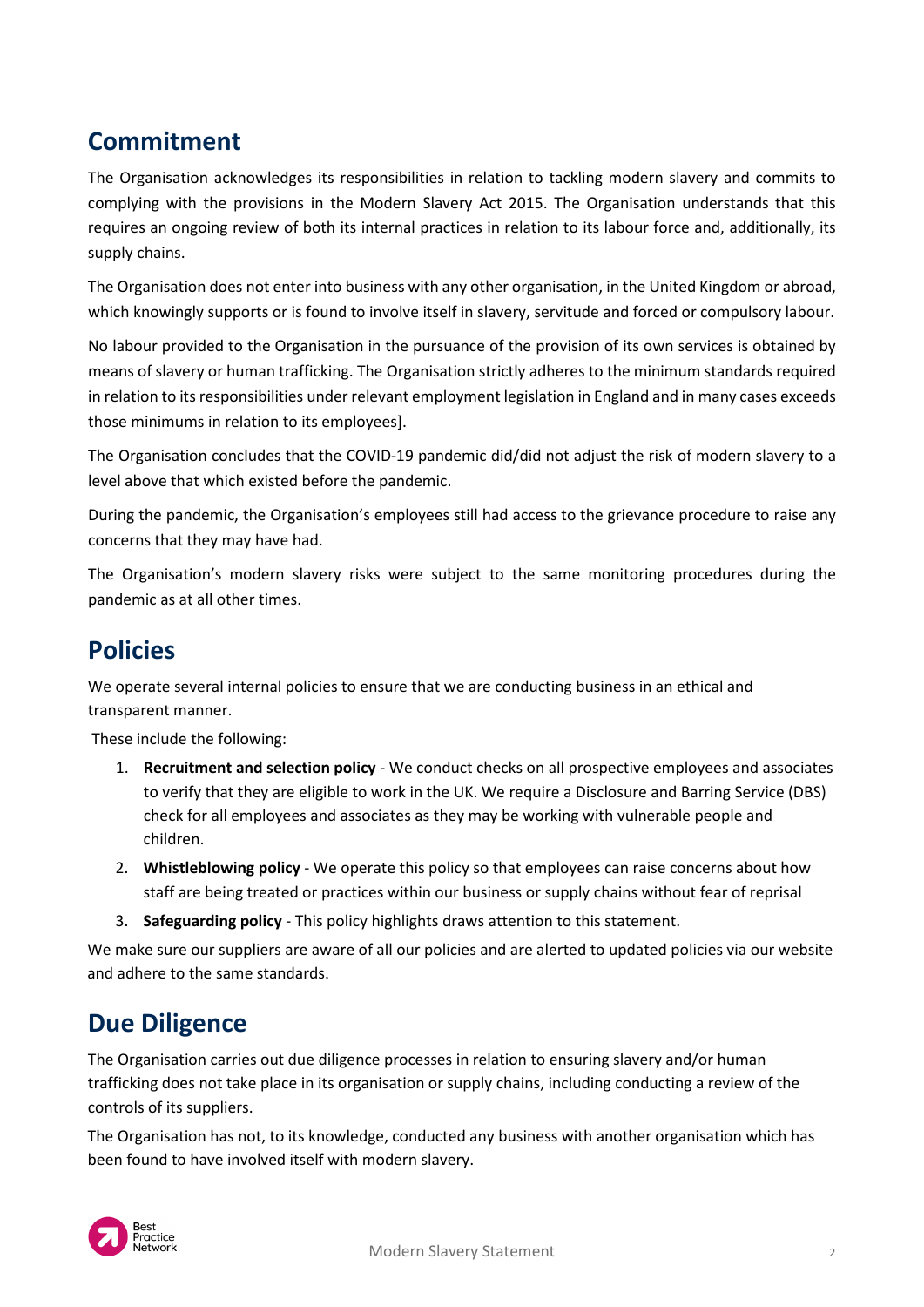As part of our efforts to monitor and reduce the risk of slavery and human trafficking occurring in our supply chains, we have adopted the following due diligence procedures including internal supplier audits:

- 1. Identify and action potential risks in our business and supply chains.
- 2. Monitor potential risks in our business and supply chains
- 3. Reduce the risk of slavery and human trafficking occurring in our business and supply chains.
- 4. Provide protection for whistleblowers.

## **Risk and compliance**

The Company has evaluated the nature and extent of its exposure to the risk of slavery and human trafficking occurring in its UK supply chain through:

Reviewing on a regular basis all aspects of the supply chain based on supply chain mapping.

We do not consider that we operate in a high-risk environment because much of our supply chain is based in the UK and in low-risk industries, such as internet software and services.

We do not tolerate slavery and human trafficking in our supply chains. Where there is evidence of failure to comply with our policies and procedures by any of our suppliers or if suppliers in our supply chain do not implement anti-slavery policies in high-risk scenarios, we will seek to terminate our relationship with that supplier immediately.

#### **Effectiveness**

The Company uses Key Performance Indicators (KPIs) to measure its effectiveness and ensure that slavery and human trafficking is not taking place in its business and supply chains. These KPIs are as follows:

We will train our staff about modern slavery issues and increase awareness within the Company.

## **Training our staff**

The Company requires its staff to complete training and ongoing refresher courses on slavery and human trafficking. The Company's training covers:

- How to identify the signs of slavery and human trafficking
- What initial steps should be taken if slavery or human trafficking is suspected
- How to escalate potential slavery or human trafficking issues to the relevant parties within the Company
- What external help is available

# **Slavery Compliance Officer**

The Organisation has a Slavery Compliance Officer, to whom all concerns regarding modern slavery should be addressed, and who will then undertake relevant action regarding the Organisation's obligations.